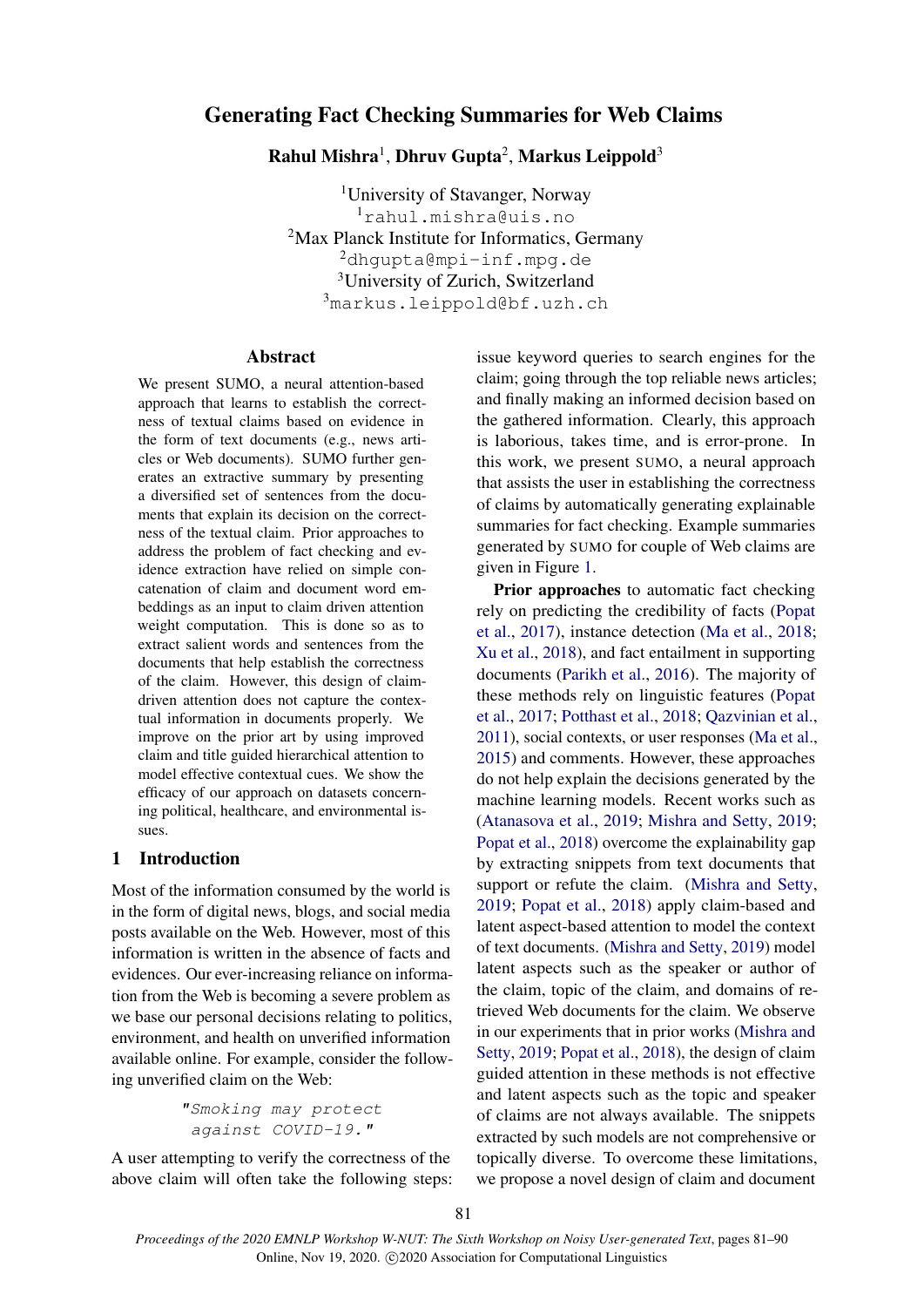<span id="page-1-0"></span>

| Claim: Smoking may protect against COVID-19                                                                                                                                                                                                                                                                                                                                                                                                                                                                                                                                                                                                                                                                                                                                                                                                                                                                                                                                                                                                                                      | Label False        | <b>Verdict: False</b> |
|----------------------------------------------------------------------------------------------------------------------------------------------------------------------------------------------------------------------------------------------------------------------------------------------------------------------------------------------------------------------------------------------------------------------------------------------------------------------------------------------------------------------------------------------------------------------------------------------------------------------------------------------------------------------------------------------------------------------------------------------------------------------------------------------------------------------------------------------------------------------------------------------------------------------------------------------------------------------------------------------------------------------------------------------------------------------------------|--------------------|-----------------------|
| The current evidence suggests that the severity of COVID is higher among smokers, prevent the health risk<br>linked to the excessive consumption or misuse" of nicotine products by people hoping to protect themselves<br>from COVID-19. Evidence from China, where COVID-19 originated, shows that people who have<br>Summary: cardiovascular and respiratory conditions caused by tobacco use, or otherwise, are at higher risk of<br>developing severe COVID-19 symptoms. HO urges researchers, scientists and the media to be cautious about<br>amplifying unproven claims that tobacco or nicotine could reduce the risk of COVID-19. Smoking is also<br>associated with increased development of acute respiratory distress syndrome, a key complication for severe<br>cases of COVID-19.                                                                                                                                                                                                                                                                                 |                    |                       |
| Claim: Deforestation has made humans more vulnerable to pandemics                                                                                                                                                                                                                                                                                                                                                                                                                                                                                                                                                                                                                                                                                                                                                                                                                                                                                                                                                                                                                | <b>Label: True</b> | Verdict: True         |
| Deforestation can directly increase the likelihood that a pathogen will be transferred from wildlife species to<br>humans through the creation of suitable habitats for vector species. Climate change, including deforestation<br>which drives it, is a key driver of cross-species transmission which is where zoonotic emerging diseases come<br>from. There is a correlation between deforestation and the rise in the spread of infectious diseases affecting<br>Summary: humans. Deforestation forces various species into smaller, shared habitats and increases encounters between<br>wildlife and humans. Habitat destruction and fragmentation due to deforestation can also increase the<br>frequency of contact between humans, wildlife species, and the pathogens they carry. This can occur through<br>direct transfer of pathogens from animals to humans or indirectly through cross-species transfer of pathogens<br>from wildlife to domesticated species. Deforestation could be to blame for the rise of infectious diseases like<br>the novel coronavirus. |                    |                       |

Figure 1: Example summaries generated by SUMO for unverified claims on the Web.

title driven attention, which better captures the contextual cues in relation to the claim. In addition to this, we propose an approach for generating summaries for fact-checking that are non-redundant and topically diverse.

Contributions. Contributions made in this work are as follows. First, we introduce SUMO, a method that improves upon the previously used claim guided attention to model effective contextual representation. Second, we propose a novel attention on top of attention (Atop) method to improve the overall attention effectiveness. Third, we present an approach to generate topically diverse multi-document summaries, which help in explaining the decision SUMO makes for establishing the correctness of claims. Fourth, we provide a novel testbed for the task of fact checking in the domain of climate change and health care.

Outline. The outline for the rest of the article is as follows. In Section [2,](#page-1-1) we describe prior work in relation to our problem setting. In Section [3,](#page-2-0) we formalize the problem definition and describe our approach, SUMO, to generate explainable summaries for fact checking of textual claims. In Sections [4](#page-5-0) and [5,](#page-6-0) we describe the experimental setup that includes a description of the novel datasets that we make available to the research community and an analysis of the results we have obtained. In Section [6,](#page-8-1) we present the concluding remarks of our study.

# <span id="page-1-1"></span>2 Related work

We now describe prior work related to our problem setting. First, we describe works that rely only on features derived from documents that support the input textual claim. Second, we describe works that additionally include features derived from social media posts in connection to the claim. Third and finally, we describe works that rely on extracting textual snippets from text documents to explain a model's decision on the claim's correctness.

### 2.1 Content Based Approaches

Prior approaches for fact checking vary from simple machine learning methods such as SVM and decision trees to highly sophisticated deep learning methods. These works largely utilize features that model the linguistic and stylistic content of the facts to learn a classifier [\(Castillo et al.,](#page-8-2) [2011;](#page-8-2) [Ma et al.,](#page-8-3) [2016;](#page-8-3) [Qazvinian et al.,](#page-9-5) [2011;](#page-9-5) [Rashkin](#page-9-9) [et al.,](#page-9-9) [2017\)](#page-9-9). The key shortcomings of these approaches are as follows. First, classifiers trained on linguistic and stylistic features perform poorly as they can be misguided by the writing style of the false claims, which are deliberately made to look similar to true claims but are factually false. Second, these methods lack in terms of user response and social context pertaining to the claims, which is very helpful in establishing the correctness of facts.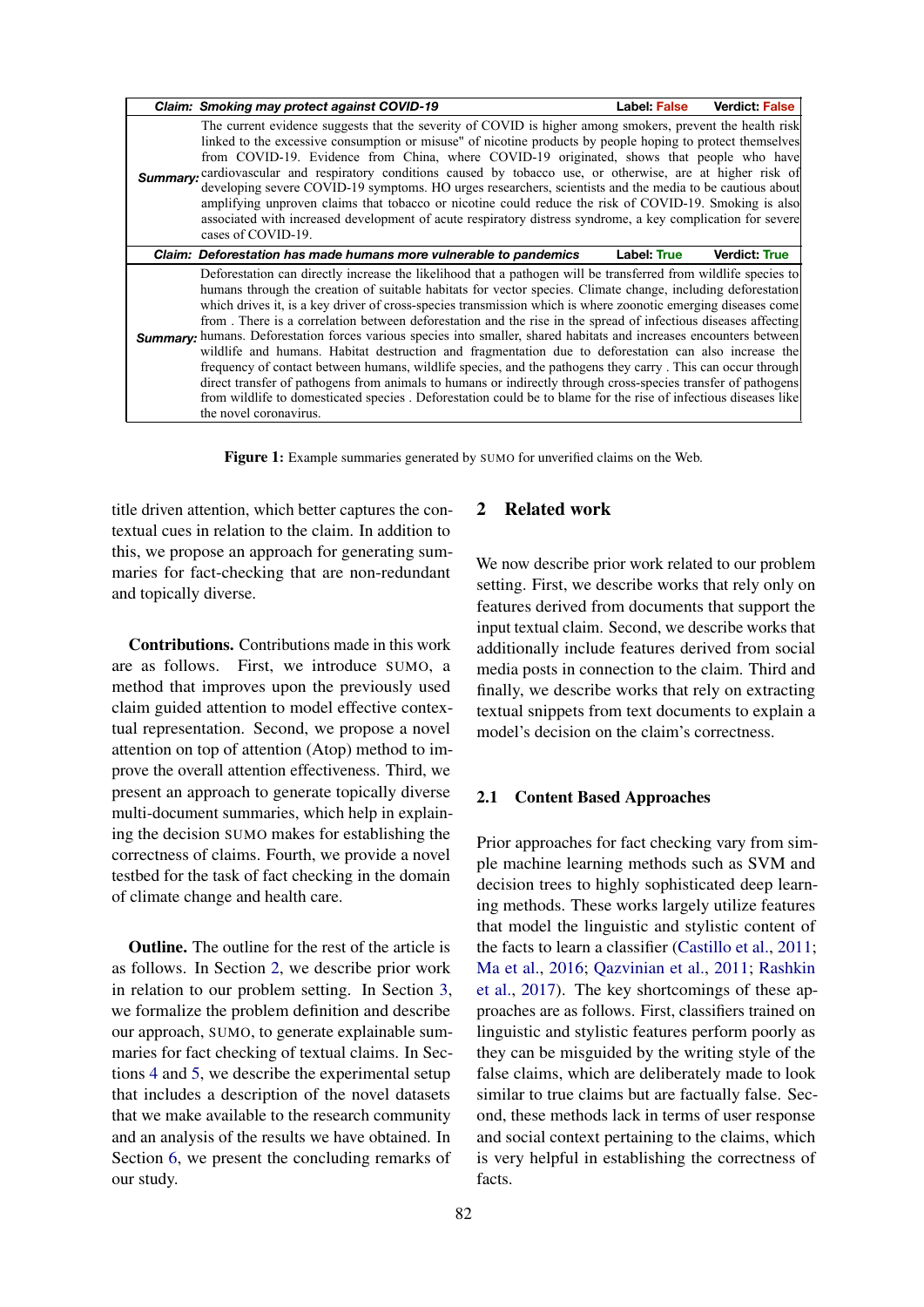#### 2.2 Social Media Based Approaches

Works such as [\(Qian et al.,](#page-9-10) [2018;](#page-9-10) [Shu et al.,](#page-9-11) [2019;](#page-9-11) [Yang et al.,](#page-9-12) [2019\)](#page-9-12) overcome the issue of user feedback by using a combination of content-based and context-based features derived from related social media posts. Specifically, the features derived from social media include propagation patterns of claim related posts on social media and user responses in the form of replies, likes, sentiments, and shares. These methods outperform content-based methods significantly. In [\(Yang et al.,](#page-9-12) [2019\)](#page-9-12), the authors propose a probabilistic graphical model for causal mappings among the post's credibility, user's opinions, and user's credibility. In [\(Qian et al.,](#page-9-10) [2018\)](#page-9-10), the authors introduce a user response generator based on a deep neural network that leverages the user's past actions such as comments, replies, and posts to generate a synthetic response for new social media posts.

#### 2.3 Model Explainability

Explaining a machine learning model's decision is becoming an important problem. This is because modern neural network based methods are increasingly being used as black-boxes. There exist few machine learning models for fact checking that explain this decision via summaries. Related works [\(Mishra and Setty,](#page-9-7) [2019;](#page-9-7) [Popat et al.,](#page-9-8) [2018\)](#page-9-8) achieve significant improvement in establishing the credibility of textual claims by using external evidences from the Web. They additionally extract snippets from evidences that explain their model's decision. However, we find that the claim-driven attention design used in these methods is inadequate, and does not capture sufficient context of the documents in relation to the input claim. The snippets extracted by these methods are often redundant and lack topical diversity offered by Web evidences. In contrast, our method enhances the claim-driven attention mechanism and generates a topically diverse, coherent multi-document summary for explaining the correctness of claims.

### <span id="page-2-0"></span>3 SUMO

We now formally describe the task of fact checking and explain SUMO in detail. SUMO works in two stages. In the first stage, it predicts the correctness of the claim. In the second stage, it generates a topically diverse summary for the claims. As input, we are provided with a Web claim  $c \in C$ , where C is a collection of Web claims and a pseudo-relevant set of documents  $D = \{d_1, d_2, \ldots, d_m\}$ , where m is the number of results retrieved for claim c. The documents  $d \in D$  are retrieved from the Web as potential evidences, using claim  $c$  as a query. Each retrieved document  $d$  is accompanied by its title t and text body bd, i.e.  $(d = \langle t, bd \rangle)$ . We define the representation of each document's body as a collection of k sentences as  $bd = \{s_1, s_2, ..., s_k\}$ and each sentence as the collection of  $l$  words as  $\{w_1, w_2, ..., w_l\} \in \mathbb{W}$ , where W is the overall word vocabulary of the corpus. By  $k$  and  $l$ , we denote the maximum numbers of sentences in a document and the maximum number of words in a sentence, respectively. We use both WORD2VEC and pre-trained GloVe embeddings to obtain the vector representations for each claim, title, and document body. The objective is to classify the claim as either true or false and automatically generate a topically diverse summary pieced together from D for establishing the correctness of the claim.

# 3.1 Predicting Claim Correctness by Neural Attention

We now describe SUMO's neural architecture (see Figure [2\)](#page-3-0) that helps in predicting the correctness of the input claim along with its pseudo-relevant set of documents. The model additionally learns the weights to words and sentences in the document's body that help ascertain the claim's correctness. First, we need to encode the pseudo-relevant documents that support a claim. To this end, as a sequence encoder, we use a Gated Recurrent Unit (GRU) to encode the document's body content. Claim and document's title are not encoded using sequence encoder; we explain the method to represent them in detail in upcoming sections.

Claim-driven Hierarchical Attention., aims to attend salient words that are significant and have relevance to the content of the claim. Similarly, we aim to attend the salient sentences at the sentence level attention. Recent works have used claim guided attention to model the contextual representation of the retrieved documents from the Web. These approaches provide claim-guided attention by first concatenating the claim word embeddings with document word embeddings and then applying a dense softmax layer to learn the attention weights as follows:

$$
r_i = c_i || d_i \& a_i = \tanh(W_a r_i + b_a)
$$
  

$$
\alpha = \text{softmax}(a_i),
$$
 (1)

where  $c_i$  and  $d_i$  are the  $i^{th}$  claim and document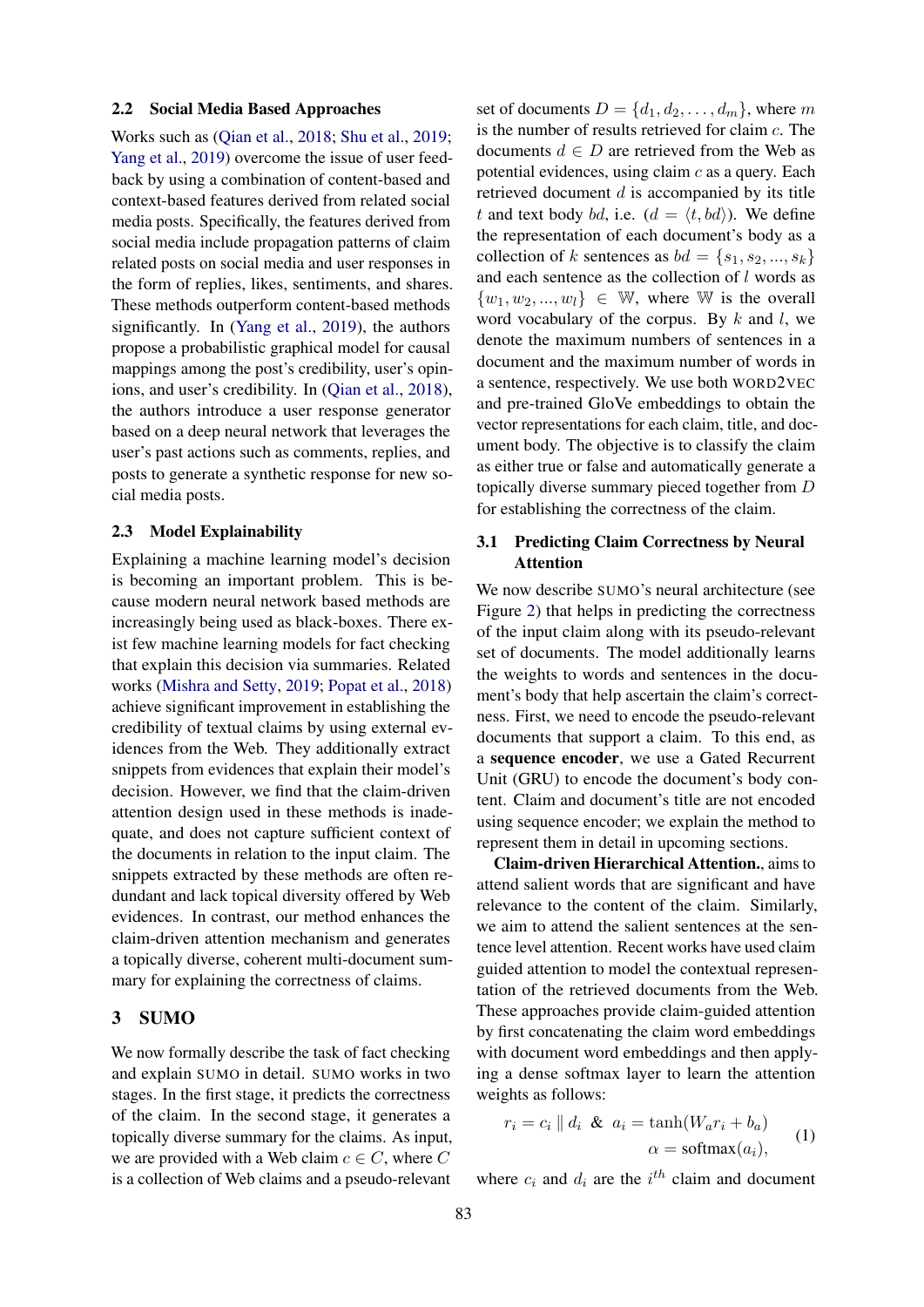<span id="page-3-0"></span>

Figure 2: SUMO's neural network architecture for establishing the correctness of Web claims.

embeddings.  $W_a$  and  $b_a$  are the weight matrix and bias and  $\alpha$  is the learned attention weight. However, during experiments, we observe that applying claim-based attention provides an inferior overall document representation. Therefore, we do not concatenate the claim and document embeddings before attention weight computation.

Each claim  $c_i$  is consists of l maximum number of words as  $\{w_1, w_2, \ldots, w_l\}$ . We represent each claim  $c_i$  as the summation of embeddings of all the words contained in it as:  $Cl_i = \sum_{j=1}^{l} f(w_j)$ , where  $f(w_i)$  is the word embedding of the  $j_{th}$  word of claim  $c_i$ . Claim representation  $Cl_i$  and hidden states  $h_j$  from the GRU are used to **compute word**level claim-driven attention weights as:

$$
u_{j,i} = \tanh(W_{j,i}h_j + b_{j,i})
$$
  
\n
$$
\alpha_{j,i}^C = \operatorname{softmax}(u_{j,i}^\top C l_i),
$$
\n(2)

where  $W_{i,i}$  and  $b_{i,i}$  are the weight matrix and bias,  $\alpha_{j,i}^C$  is the word level claim driven attention weight vector, and  $h_j = (h_{j,1}, h_{j,2}, ..., h_{j,l})^\top$  represents the tuple of all the hidden states of the words contained in the  $j<sup>th</sup>$  sentence. To **compute sen**tence level claim-driven attention weights, we use claim representation  $Cl_i$  and hidden states  $h_j^S$ from the sentence level GRU units as concatenations of both forward and backward hidden states

$$
h_j^S = \overrightarrow{h_j^S} \parallel \overleftarrow{h_j^S} \text{ as follows:}
$$

$$
u_j = \tanh(W_j h^S + b_{j,i})
$$
  
\n
$$
\alpha_j^C = \text{softmax}(u_j^\top C l_i),
$$
\n(3)

where  $W_j$  and  $b_j$  are the weight matrix and bias,  $h^S = (h_1^S, h_2^S, ..., h_l^S)^\top$  is the combination of all hidden states from sentences, and  $\alpha_j^C$  =  $(\alpha_{j,1}, \alpha_{j,2}, ..., \alpha_{j,k})^{\top}$  is the sentence level claimdriven attention weight vector for the  $j<sup>th</sup>$  document.

Title-driven Hierarchical Attention. The objective of using the document title is to guide the attention in capturing sections in the document that are more critical and relevant for the title. Articles convey multiple perspectives, often reflected in their titles. By title-driven attention, we attend to those words and sentences that are not covered in claim-driven attention. Title-driven attention at both word and sentence level can be computed in a similar fashion as claim-driven attention. Each title  $t_i$  is comprised of l maximum number of words as  $\{w_1, w_2, \ldots, w_l\}$ . We represent each claim  $t_i$ as the summation of embeddings of all the words contained in it as:  $T_i = \sum_{j=1}^{l} f(w_j)$ . Title-driven attention weights for both words and sentence level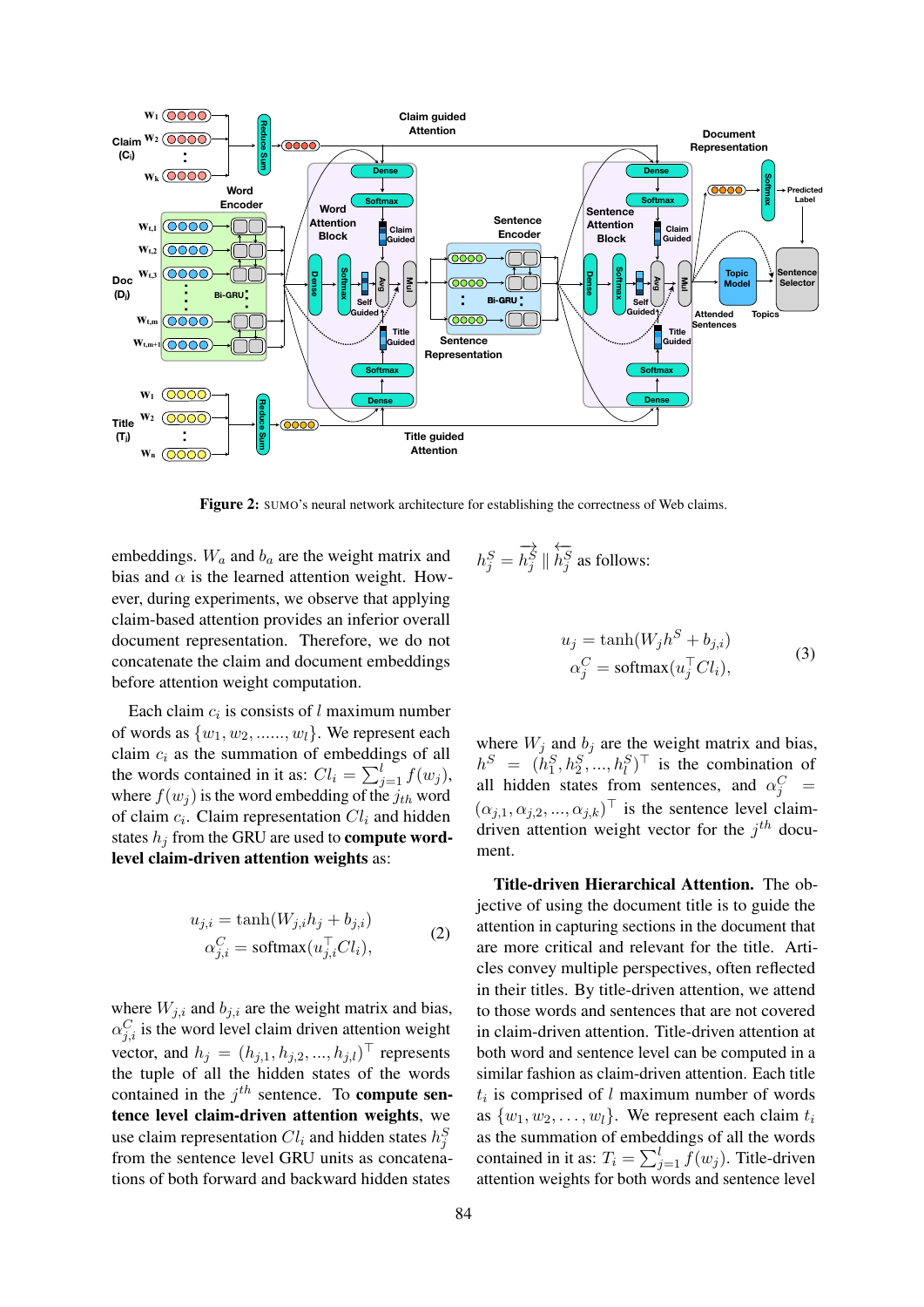can be computed as follows:

$$
u_{j,i} = \tanh(W_{j,i}h_j + b_{j,i})
$$
  
\n
$$
\alpha_{j,i}^T = \operatorname{softmax}(u_{j,i}^\top T_i)
$$
  
\n
$$
u_j = \tanh(W_jh^S + b_{j,i})
$$
  
\n
$$
\alpha_j^T = \operatorname{softmax}(u_j^\top T_i).
$$
\n(4)

Hierarchical Self-Attention. Self-attention is a simplistic form of attention. It tries to attend salient words in a sequence of words and salient sentences in a collection of sentences based on the self context of a sequence of words or a collection of sentences. In addition to claim-driven and title-driven attention, we apply self-attention to capture the unattended words and sentences which are not related to claim or title directly but are very useful for classification and summarization. Self-attention weights for both words and sentence level can be computed as follows:

$$
u_{j,i} = \tanh(W_{j,i}h_j + b_{j,i})
$$
  
\n
$$
\alpha_{j,i}^{SI} = \text{softmax}(u_{j,i}^{\top})
$$
  
\n
$$
u_j = \tanh(W_jh^S + b_{j,i})
$$
  
\n
$$
\alpha_j^{SI} = \text{softmax}(u_j^{\top}),
$$
\n(5)

where  $\alpha_{j,i}^{Sl}$  and  $\alpha_j^{Sl}$  are the self-attention weight vectors at word and sentence levels respectively.

Fusion of Attention Weights. We combine the attention weights from the three kinds of attention mechanisms: claim-driven, title-driven, and selfattention at both the word and sentence levels. At the word level, we set:

$$
\alpha_j = (\alpha_{j,i}^C + \alpha_{j,i}^T + \alpha_{j,i}^{Sl})/3 \tag{6}
$$

$$
S_j = \alpha_j^\top h_j,\tag{7}
$$

where  $\alpha_{j,i}^C$ ,  $\alpha_{j,i}^T$ , and  $\alpha_{j,i}^{SI}$  are the attention weight vectors from claim, title and self-attention at the word level.  $S_i$  is the formed sentence representation after overall attention for the  $j^{th}$  sentence. At the sentence level, we set:

$$
\alpha_j^S = (\alpha_j^C + \alpha_j^T + \alpha_j^{Sl})/3 \tag{8}
$$

$$
doc = \alpha_j^\top h^S,\tag{9}
$$

where  $\alpha_j^C$ ,  $\alpha_j^T$ , and  $\alpha_j^{SI}$  are the attention weight vectors from claim, title, and self-attention at the sentence level, and doc is the formed document representation after overall attention.

Attention on top of Attention (Atop). Although the fusion of the three kinds of attention weights as an average of them works well, we realize that we lose some context by averaging. To deal with this issue, we use a novel attention on top of attention (Atop) method. We concatenate all three kinds of attentions  $\alpha_{con}$  and  $\alpha_{con}^S$  at both the word and sentence levels correspondingly. We apply a tanh activation based dense layer as a scoring function and subsequently, a softmax layer to compute attention weights for each of three kinds of attention:

At word level: 
$$
\alpha_{con} = (\alpha_{j,i}^C \parallel \alpha_{j,i}^T \parallel \alpha_{j,i}^{SI})
$$

$$
u_{wa} = \tanh(W_{wa}\alpha_{con} + b_{wa})
$$

$$
\beta^w = \text{softmax}(u_{wa})
$$

$$
S_j = \beta_1^w \alpha_{j,i}^C + \beta_2^w \alpha_{j,i}^T + \beta_3^w \alpha_{j,i}^{SI}
$$
At sentence level: 
$$
\alpha_{con}^S = (\alpha_j^C \parallel \alpha_j^T \parallel \alpha_j^{SI})
$$

$$
u_{sa} = \tanh(W_{sa}\alpha_{con}^S + b_{sa})
$$

$$
\beta^s = \text{softmax}(u_{sa})
$$

$$
doc = \beta_1^s \alpha_j^C + \beta_2^s \alpha_j^T + \beta_3^s \alpha_j^{SI},
$$
(10)

where  $\beta^w$  and  $\beta^s$  are the learned attention weight vectors for three kinds of attentions at the word and sentence levels, and *doc* is the formed document representation after Atop attention.

Prediction and Optimization. We use the overall document representation doc in a softmax layer for the classification. To train the model, we use standard softmax cross-entropy with logits as a loss function, we compute  $\hat{y}$ , the predicted label as:

$$
\hat{y} = \text{softmax}(W_{cl}doc + b_{cl}).\tag{11}
$$

### 3.2 Generating Explainable Summary

Recent works retrieve documents from the Web as external evidence to support or refute the claims and thereafter extract snippets as explanations to model's decision [\(Mishra and Setty,](#page-9-7) [2019;](#page-9-7) [Popat](#page-9-8) [et al.,](#page-9-8) [2018\)](#page-9-8). However, the extracted snippets from these methods are often redundant and lack topical diversity. The objective of our summarization algorithm is to provide ranked list of sentences that are: novel, non-redundant, and diverse across the topics identified from the text of the documents. In this section, we outline the method we utilize for achieving this objective.

Multi-topic Sentence Model: Each sentence in the document that is retrieved against the claim is modeled as a collection of topics:  $s =$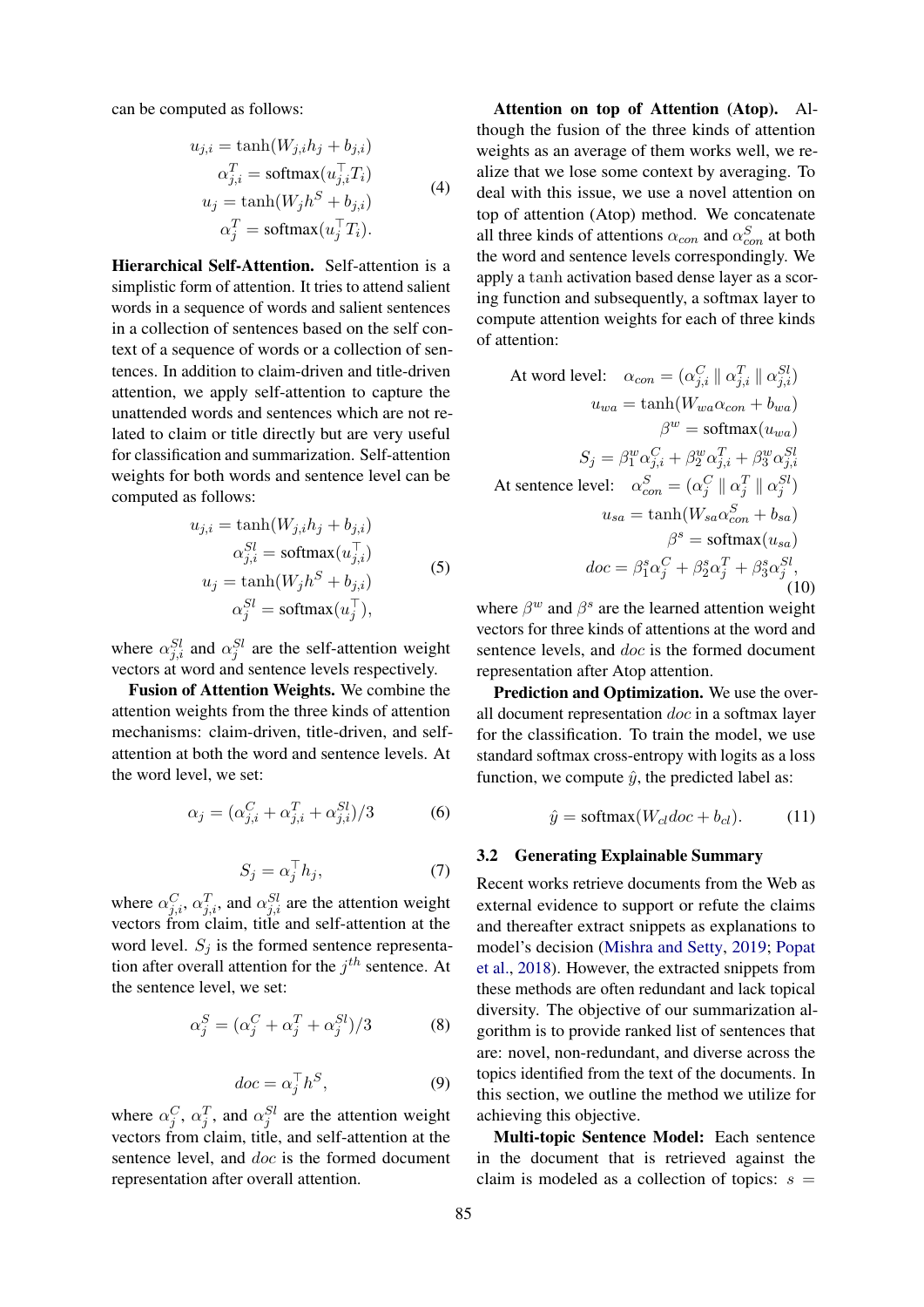$\langle a^{(1)}, a^{(2)}, \ldots a^{(k)} \rangle$ . Let A be the set of topics  $a_i \in \mathcal{A}$  across all candidate sentences from all the pseudo relevant set of documents D for the claim.

Objective. We formulate the summarization task as a diversification objective. Given a set of relevant sentences  $R$  which are attended by Atop attention in SUMO while establishing the claim's correctness. We have to find the *smallest* subset of sentences  $S \subseteq \mathcal{R}$  such that *all* topics  $a_i \in \mathcal{A}$ are covered. This is a variation of the Set Cover problem [\(Agrawal et al.,](#page-8-4) [2009;](#page-8-4) [Korte and Vygen,](#page-8-5) [2002;](#page-8-5) [Vazirani,](#page-9-13) [2001;](#page-9-13) [Williamson and Shmoys,](#page-9-14) [2011;](#page-9-14) [Johnson,](#page-8-6) [1974;](#page-8-6) Lovász, [1975;](#page-8-7) Chvátal, [1979\)](#page-8-8). However, unlike IA-Select [\(Agrawal et al.,](#page-8-4) [2009\)](#page-8-4) we do not choose to utilize the Max Coverage variation of the Set Cover problem. Instead, we formulate it as Set Cover itself [\(Korte and Vygen,](#page-8-5) [2002;](#page-8-5) [Vazirani,](#page-9-13) [2001\)](#page-9-13). That is, given a set of topics  $A$ , find a minimal set of sentences  $S \subseteq \mathcal{R}$  that cover those topics [\(Vazirani,](#page-9-13) [2001\)](#page-9-13). Additionally, the inclusion of each sentence in the subset S has a *cost* associated with it, given by:

$$
cost(s) = (Score)^{-1}
$$
  

$$
Score = (\lambda \theta_s + (1 - \lambda)(W_{wa} + W_{sa})),
$$
 (12)

where  $\theta_s$  is the topic distribution score for sentence s computed using a topic model (e.g., Latent Dirichlet Allocation ([Blei et al.,](#page-8-9) [2003\)](#page-8-9)),  $W_{wa} =$  $\sum_{i=1}^{l} W_{wa}(i)$  is the average of attention weights of the words contained in sentence s,  $W_{sa}$  is the attention weight of the sentence s, and  $\lambda$  is a parameter to be tuned. We briefly describe our adaptation of the Greedy algorithm, which provides an approximate solution to the Set Cover problem, based on the discussion in [\(Korte and Vygen,](#page-8-5) [2002;](#page-8-5) [Vazi](#page-9-13)[rani,](#page-9-13) [2001;](#page-9-13) [Williamson and Shmoys,](#page-9-14) [2011;](#page-9-14) [John](#page-8-6)[son,](#page-8-6) [1974;](#page-8-6) Lovász, [1975;](#page-8-7) Chvátal, [1979\)](#page-8-8).

#### <span id="page-5-0"></span>4 Evaluation

Datasets. We use two publicly available datasets, namely PolitiFact political claims dataset and Snopes political claims dataset [\(Popat et al.,](#page-9-8) [2018\)](#page-9-8) for evaluating SUMO's capability for fact checking. Dataset statistics for both the datasets are shown in Table [1.](#page-5-1) In the case of Politifact, claims have one of the following labels, namely: 'true', 'mostly true', 'half true', 'mostly false', 'false', and 'pantson-fire,'. We convert 'true', 'mostly true', and 'half true' labels to the 'true' and the rest of them to



Table 1: Dataset Statistics

<span id="page-5-1"></span>

| PUBLIC DATASETS                   |                       |                       |  |  |  |
|-----------------------------------|-----------------------|-----------------------|--|--|--|
| <b>STATISTICS</b>                 | POLITIFACT            | <b>SNOPES</b>         |  |  |  |
| #CLAIMS<br>#DOCUMENTS<br>#DOMAINS | 3568<br>29556<br>3028 | 4341<br>29242<br>3267 |  |  |  |
| <b>NEW DATASETS</b>               |                       |                       |  |  |  |
| <b>STATISTICS</b>                 | <b>CLIMATE</b>        | <b>HEALTH</b>         |  |  |  |
| #CLAINS<br>#DOCUMENTS<br>#DOMAINS | 104<br>1050<br>97     | 100<br>978<br>83      |  |  |  |

'false' label. For the Snopes dataset, each claim has either 'true' or 'false' as a label.

We evaluate SUMO for the task of summarization on PolitiFact, Snopes, Climate, and Health datasets. The two new datasets, Climate and Health, are about climate change and health care respectively. We test SUMO only on the PolitiFact and Snopes dataset for the task of fact checking as they are magnitudes larger than the new datasets that we release. The climate change dataset contains claims broadly related to climate change and global warming from climatefeedback.org. We use each claim as a query using Google API to search the Web and retrieve external evidences in the form of search results. Similarly, we create a dataset related to health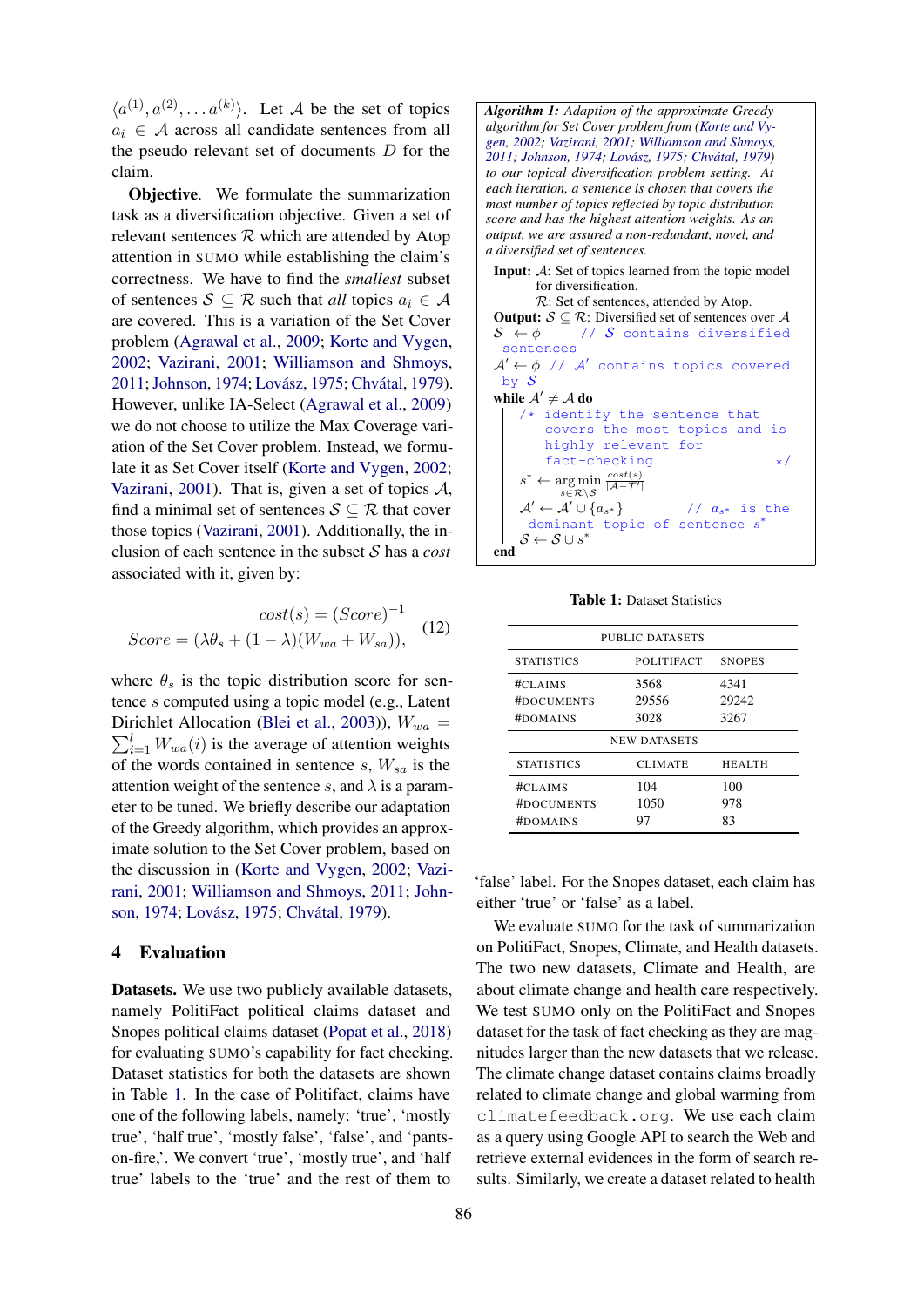<span id="page-6-1"></span>

| ▶ Global warming slowing down? 'Ironic'<br>study finds more CO2 has slightly cooled<br>the planet. | New evidence shows wearing face mask can<br>help coronavirus enter the brain and pose more<br>health risk, warn expert. |
|----------------------------------------------------------------------------------------------------|-------------------------------------------------------------------------------------------------------------------------|
| The ozone layer is healing.                                                                        | ▶ Boil weed and ginger for Covid-19 victims, the<br>virus will vanish.                                                  |
| Deforestation has made humans more<br>vulnerable to pandemics.                                     | ▶ Smoking may protect against COVID-19.                                                                                 |
| Historical data of temperature in the U.S.<br>destroys global warming myth.                        | ▶ Wearing face masks can cause carbon dioxide<br>toxicity; can weaken immune system.                                    |
|                                                                                                    |                                                                                                                         |

Figure 3: Examples from climate change and health care dataset

care that additionally contains claims pertaining to the current global COVID-19 pandemic from healthfeedback.org. Examples of claims from these two datasets are shown in Figure [3.](#page-6-1) We make the new datasets, publicly available to the research community at the following URL: [https:](https://github.com/rahulOmishra/SUMO/) [//github.com/rahulOmishra/SUMO/](https://github.com/rahulOmishra/SUMO/).

SUMO Implementation. We use TensorFlow to implement SUMO. We use per class accuracy and macro  $F_1$  scores as performance metrics for evaluation. We use bi-directional Gated Recurrent Unit (GRU) with a hidden size of 200, word2vec [\(Mikolov et al.,](#page-9-15) [2013\)](#page-9-15), and GloVe [\(Pennington](#page-9-16) [et al.,](#page-9-16) [2014\)](#page-9-16) embeddings with embedding size of 200 and softmax cross-entropy with logits as the loss function. We keep the learning rate as 0.001, batch size as 64, and gradient clipping as 5. All the parameters are tuned using a grid search. We use 50 epochs for each model and apply early stopping if validation loss does not change for more than 5 epochs. We keep maximum sentence length as 45 and maximum number of sentences in a document as 35. For the task of summarization, we use Latent Dirichlet Allocation (LDA) [\(Blei et al.,](#page-8-9) [2003\)](#page-8-9) as a topic model to compute topic distribution scores and the dominant topic for each candidate sentence.

#### <span id="page-6-0"></span>5 Results

### 5.1 Setup for the Task of Claim Correctness

We experiment with five variants of our proposed SUMO model and compare with six state-of-the-art methods. The six state-of-the-art methods are as follows. First, we have the basic Long Short Term Memory (LSTM) [\(Hochreiter and Schmidhuber,](#page-8-10) [1997\)](#page-8-10)) unit which is used with claim and document contents for classification. Second, we have a convolutional neural network (CNN) [\(Kim,](#page-8-11) [2014\)](#page-8-11) for document classification. Third, we compare against the model proposed in [\(Tang et al.,](#page-9-17) [2015\)](#page-9-17) that uses a hierarchical representation of the documents using hierarchical LSTM units (Hi-LSTM). Fourth, we compare against the model proposed in [\(Yang et al.,](#page-9-18) [2016\)](#page-9-18) that uses a hierarchical neural attention on top of hierarchical LSTMs (HAN) to learn better representations of documents for classification. Fifth, we compare against the model proposed in [\(Popat et al.,](#page-9-8) [2018\)](#page-9-8) that uses a claim guided attention method (DeClarE) for correctness prediction of claims in the presence of external evidences. Sixth and finally, we compare against the recent work [\(Mishra and Setty,](#page-9-7) [2019\)](#page-9-7) that improves on DeClarE method by using latent aspects (speaker, topic, or domain) based attention.

The proposed five variants of our method SUMO are as follows. First, we have the SUMO-AW2V variant that corresponds to the basic SUMO model with word2vec embeddings. Second, we have SUMO-AtopW2V variant consists of the SUMO model with WORD2VEC embeddings. Furthermore, in SUMO-AtopW2V we use Atop method of attention fusion rather than a simple average. Third, we have the SUMO-AGlove variant, which is the basic SUMO model that uses GloVe embeddings. Fourth, we have the SUMO-AtopGlove variant, that consists of the SUMO model with GloVe embeddings. Moreover, in SUMO-AtopGlove, we use Atop method of attention fusion rather than a simple average. Fifth and finally, we have the SUMO-AtopGlove+source-Emb variant that is similar to SUMO-AtopGlove however with additional source embeddings (domains of retrieved documents).

### 5.2 Claim Correctness Task Results

The results for establishing claim correctness are shown in Table 2. We observe that the basic LSTM based model achieves 57.89% and 69.89% in terms of macro  $F_1$  accuracy in prediction of claim correctness for POLITIFACT and SNOPES, respec-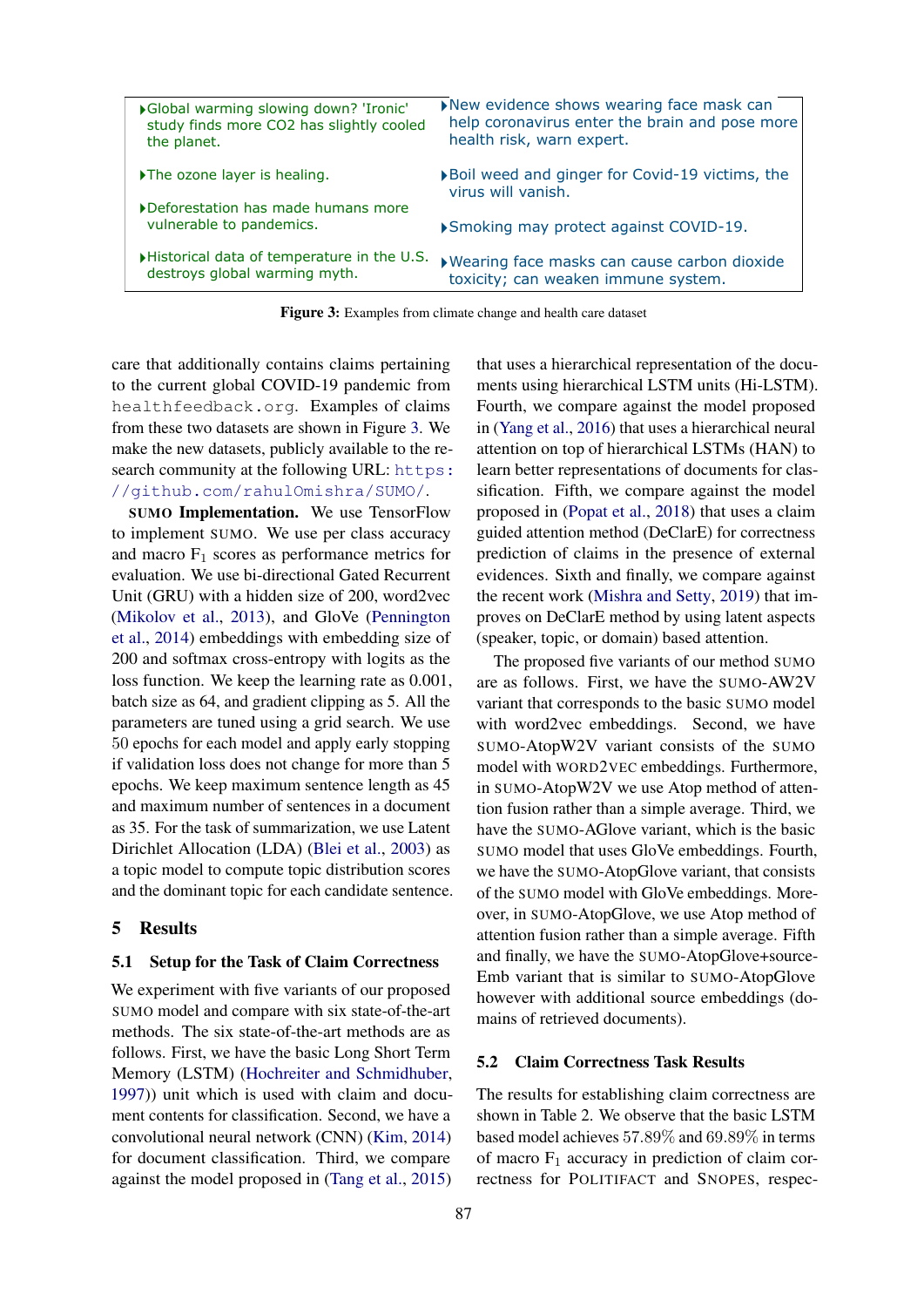|                           | <b>POLITIFACT</b>    |                       |             |                           | <b>SNOPES</b>        |                       |             |
|---------------------------|----------------------|-----------------------|-------------|---------------------------|----------------------|-----------------------|-------------|
| <b>Model</b>              | <b>True Accuracy</b> | <b>False Accuracy</b> | Macro $F_1$ | Model                     | <b>True Accuracy</b> | <b>False Accuracy</b> | Macro $F_1$ |
| <b>LSTM</b>               | 53.51                | 56.32                 | 57.89       | <b>LSTM</b>               | 69.23                | 70.67                 | 69.89       |
| <b>CNN</b>                | 55.92                | 57.33                 | 59.39       | <b>CNN</b>                | 72.05                | 74.29                 | 72.63       |
| <b>HAN</b>                | 60.13                | 65.78                 | 63.44       | <b>HAN</b>                | 72.89                | 76.25                 | 73.84       |
| DeClarE (full)            | 68.18                | 66.01                 | 67.10       | DeClarE (full)            | 60.16                | 80.78                 | 70.47       |
| SADHAN-agg                | 68.37                | 78.23                 | 75.69       | SADHAN-agg                | 79.47                | 84.26                 | 80.09       |
| SUMO-AW2V                 | 67.30                | 69.22                 | 70.74       | SUMO-AW2V                 | 77.32                | 80.67                 | 75.56       |
| SUMO-AtopW2V              | 67.81                | 70.09                 | 71.15       | SUMO-AtopW2V              | 78.02                | 81.66                 | 76.86       |
| SUMO-AGlove               | 68.03                | 72.57                 | 72.39       | SUMO-AGlove               | 78.74                | 82.03                 | 77.22       |
| SUMO-AtopGlove            | 68.93                | 73.43                 | 72.79       | SUMO-AtopGlove            | 78.89                | 82.46                 | 78.45       |
| SUMO-AtopGlove+source-Emb | 69.33                | 80.08                 | 77.69       | SUMO-AtopGlove+source-Emb | 81.29                | 86.82                 | 82.93       |

Table 2: Comparison of the proposed models with various state of the art baseline models for two publicly available datasets.

tively. The CNN model performs slightly better than LSTM as it captures the local contextual features better. The hierarchical attention network outperforms CNN with macro  $F_1$  accuracy of 63.4% and 73.84%. The reason for this improvement is hierarchical representation using word and sentence level attention. The state of the art DeClarE model provides significant improvements on baseline methods with macro  $F_1$  accuracy of 67.10% and 70.47%. This gain can be attributed to claim guided attention and source embeddings. However, we observe that this design of claim based attention is not very effective. The more recent work, SADHAN improves on DeClarE, which uses a similar design for claim-oriented attention and incorporates a more comprehensive structure by using several latent aspects to guide attention.

SADHAN outperforms DeClarE with macro  $F_1$ accuracy of 75.69% and 80.09%, respectively. Interestingly, we observe that the basic SUMO model with word2vec embeddings performs better than DeClarE with source embeddings. This observation is a clear indication of the superiority of our claim- and title-driven attention design. The SUMO with Atop attention fusion is more effective than a simple average fusion of attention weights, which becomes apparent from the gain in macro  $F_1$  accuracy in both the datasets. SUMO with pertained GloVe embeddings outperforms the word2vec versions of SUMO as the GloVe embeddings are trained on a large corpus and therefore captures better context for the words. SUMO-AtopGlove+source-Emb outperforms all the other models and it is statistically significant with a p-value of  $2.79 \times 10^{-3}$  for POLITIFACT and  $3.09 \times 10^{-4}$  for SNOPES. The statistical significance values were computed using a two sample Student's t-test. We notice that SUMO could not outperform SADHAN without source embeddings, as SADHAN uses the very complex structure, having three parallel models with hierarchical latent aspects guide attention. However, SADHAN has many drawbacks. First, it is challenging to train and requires more hardware resources and time. Second, the latent aspects are not available for all the Web claims. Therefore, it is not generalizable. Third, it fails to accommodate new values of latent variables at the test time.

#### 5.3 Setup for the Task of Summarization

For the evaluation of the summarization capability of SUMO, we create gold reference summaries for claims. For creating the gold reference summaries, we include all the facts related to the claim, which are important for the claim correctness prediction, non-redundant, and topically diverse. We find that the descriptions provided for a claim on fact-checking websites such as snopes.com and politifact.com are suitable for this purpose. We use cosine similarity score of 0.4 between claims and sentences of description to filter out irrelevant or noisy sentences. As evaluation metrics, we use ROUGE-1, ROUGE-2, and ROUGE-L scores. The ROUGE-1 score represents the overlap of unigrams, while the ROUGE-2 score represents the overlap of bigrams between the summaries generated by the SUMO system and gold reference summaries. The ROUGE-L score measures the longest matching sequence of words using Longest Common Sub-sequence algorithm.

Standard summarization techniques are not useful in such a scenario as the objective of summarization with standard techniques is usually not fact-checking. Hence, we compare the SUMO results with an information retrieval (BM25) and a natural language processing based method (Query-Sum). BM25 is a ranking function, which uses a probabilistic retrieval framework and ranks the documents based on their relevance to a given search query. We use Web claims as a query and apply BM25 to get the most relevant sentences from all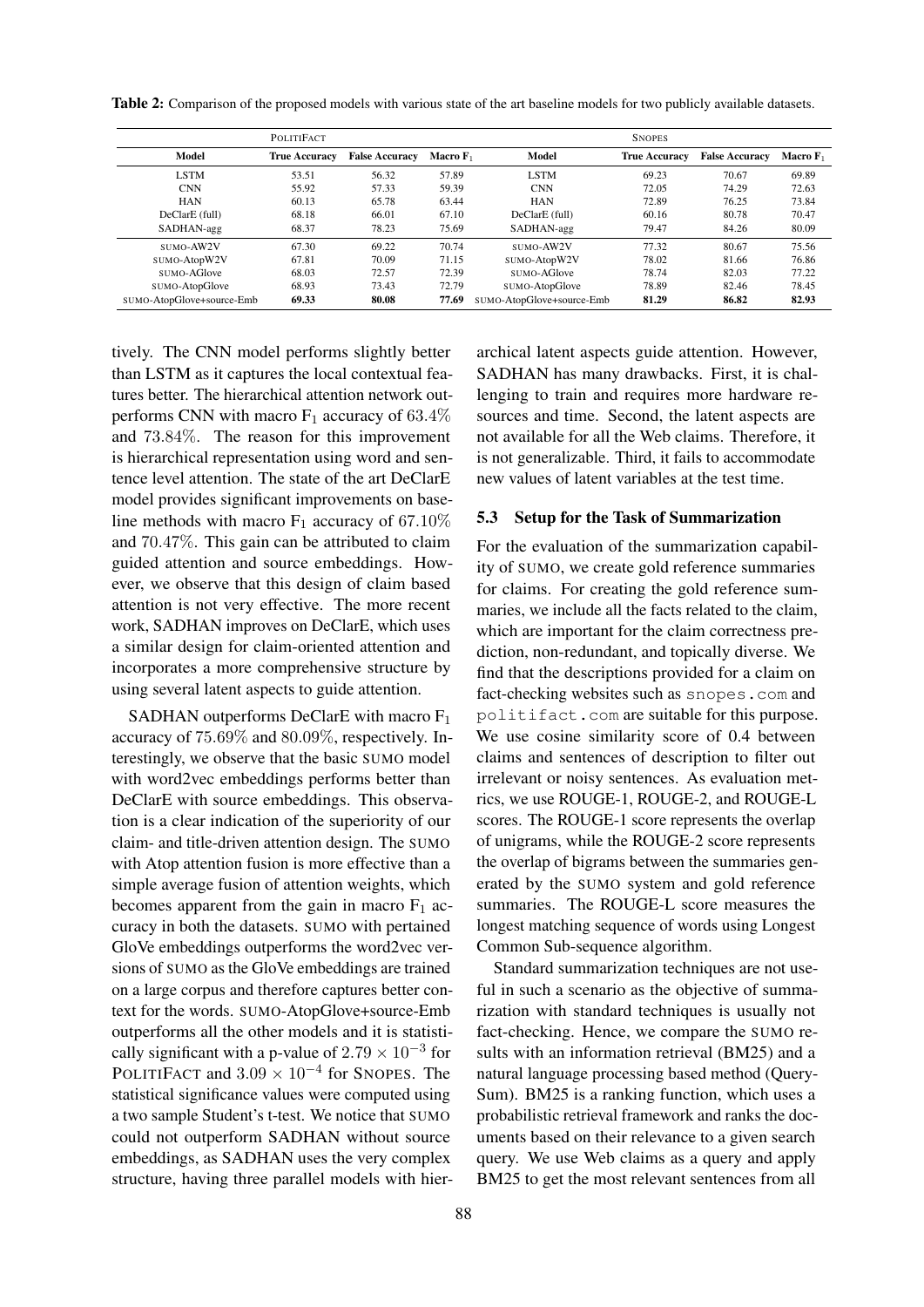| <b>Table 3:</b> Results for the Task of Summarization. |
|--------------------------------------------------------|
|--------------------------------------------------------|

| Model       | ROUGE-1 | ROUGE-2 | <b>ROUGE-L</b> |
|-------------|---------|---------|----------------|
| <b>BM25</b> | 26.08   | 14.78   | 29.98          |
| QuerySum    | 29.78   | 16.49   | 30.16          |
| <b>SUMO</b> | 33.89   | 19.21   | 35.92          |

the documents retrieved for the claim. We also compare the results with the query-driven attention based abstractive summarization method Query-Sum [\(Nema et al.,](#page-9-19) [2017\)](#page-9-19), which also uses a diversity objective to create a diverse summary. We use ROUGE metrics with a gold reference summary to evaluate the generated summaries.

#### 5.4 Comparison of Summarization Results

Results for the task of summarization are shown in Table 3, the QuerySum method performs significantly better than BM25 with a ROUGE-L score of 30.16 as it uses query-driven attention and diversity objective, which results in a diverse and query oriented summary. The proposed model SUMO outperforms QuerySum with a ROUGE-L score of 35.92. We attribute this gain to the use of word and sentence level weights, which are trained using back-propagation with correctness label. We also notice that in QuerySum some sentences are related to the claim but are not useful for fact checking. Therefore, they are absent in the gold reference summary. The results for SUMO are statistically significant (p-value =  $1.39 \times 10^{-4}$ ) using a pairwise Student's t-test.

#### <span id="page-8-1"></span>6 Conclusion

We presented SUMO, a neural network based approach to generate explainable and topically diverse summaries for verifying Web claims. SUMO uses an improved version of hierarchical claimdriven attention along with title-driven and selfattention to learn an effective representation of the external evidences retrieved from the Web. Learning this effective representation in turn assists us in establishing the correctness of textual claims. Using the overall attention weights from the novel Atop attention method and topical distributions of the sentences, we generate extractive summaries for the claims. In addition to this, we release two important datasets pertaining to climate change and healthcare claims.

In future, we plan to investigate the BERT [\(De](#page-8-12)[vlin et al.,](#page-8-12) [2019\)](#page-8-12) and other Transformer [\(Vaswani](#page-9-20) [et al.,](#page-9-20) [2017\)](#page-9-20) architecture based embedding methods in place of GloVe [\(Pennington et al.,](#page-9-16) [2014\)](#page-9-16) embeddings for better contextual representation of words.

#### References

- <span id="page-8-4"></span>Rakesh Agrawal, Sreenivas Gollapudi, Alan Halverson, and Samuel Ieong. 2009. [Diversifying search re](https://doi.org/10.1145/1498759.1498766)[sults.](https://doi.org/10.1145/1498759.1498766) In *Proceedings of the Second ACM International Conference on Web Search and Data Mining*, WSDM '09, page 5–14, New York, NY, USA. Association for Computing Machinery.
- <span id="page-8-0"></span>Pepa Atanasova, Jakob Grue, Simonsen Christina, and Lioma Isabelle. 2019. [Generating Fact Checking Ex](http://arxiv.org/abs/arXiv:2004.05773v1)[planations.](http://arxiv.org/abs/arXiv:2004.05773v1)
- <span id="page-8-9"></span>David M. Blei, Andrew Y. Ng, and Michael I. Jordan. 2003. Latent dirichlet allocation. *J. Mach. Learn. Res.*, 3(null):993–1022.
- <span id="page-8-2"></span>Carlos Castillo, Marcelo Mendoza, and Barbara Poblete. 2011. Information credibility on twitter. In *WWW*.
- <span id="page-8-8"></span>Vasek Chvátal. 1979. [A greedy heuristic for the set](https://doi.org/10.1287/moor.4.3.233)[covering problem.](https://doi.org/10.1287/moor.4.3.233) *Math. Oper. Res.*, 4(3):233–235.
- <span id="page-8-12"></span>Jacob Devlin, Ming-Wei Chang, Kenton Lee, and Kristina Toutanova. 2019. [BERT: Pre-training of](https://doi.org/10.18653/v1/N19-1423) [deep bidirectional transformers for language under](https://doi.org/10.18653/v1/N19-1423)[standing.](https://doi.org/10.18653/v1/N19-1423) pages 4171–4186, Minneapolis, Minnesota. Association for Computational Linguistics.
- <span id="page-8-10"></span>Sepp Hochreiter and Schmidhuber. 1997. [Long short](https://doi.org/10.1162/neco.1997.9.8.1735)[term memory.](https://doi.org/10.1162/neco.1997.9.8.1735) volume 9, page 1735–1780, Cambridge, MA, USA. MIT Press.
- <span id="page-8-6"></span>David S. Johnson. 1974. [Approximation algorithms](https://doi.org/10.1016/S0022-0000(74)80044-9) [for combinatorial problems.](https://doi.org/10.1016/S0022-0000(74)80044-9) *J. Comput. Syst. Sci.*, 9(3):256–278.
- <span id="page-8-11"></span>Yoon Kim. 2014. [Convolutional neural networks](https://doi.org/10.3115/v1/D14-1181) [for sentence classification.](https://doi.org/10.3115/v1/D14-1181) In *Proceedings of the 2014 Conference on Empirical Methods in Natural Language Processing (EMNLP)*, pages 1746–1751, Doha, Qatar. Association for Computational Linguistics.
- <span id="page-8-5"></span>Bernhard Korte and Jens Vygen. 2002. [Approximation](https://doi.org/10.1007/978-3-662-21711-5_16) [algorithms.](https://doi.org/10.1007/978-3-662-21711-5_16) In *Combinatorial Optimization: Theory and Algorithms*, pages 361–396, Berlin, Heidelberg. Springer Berlin Heidelberg.
- <span id="page-8-7"></span>László Lovász. 1975. [On the ratio of optimal integral](https://doi.org/10.1016/0012-365X(75)90058-8) [and fractional covers.](https://doi.org/10.1016/0012-365X(75)90058-8) *Discret. Math.*, 13(4):383– 390.
- <span id="page-8-3"></span>Jing Ma, Wei Gao, Prasenjit Mitra, Sejeong Kwon, Bernard J. Jansen, Kam-Fai Wong, and Meeyoung Cha. 2016. Detecting rumors from microblogs with recurrent neural networks. In *Proceedings of the Twenty-Fifth International Joint Conference on Artificial Intelligence*, IJCAI'16, page 3818–3824. AAAI Press.